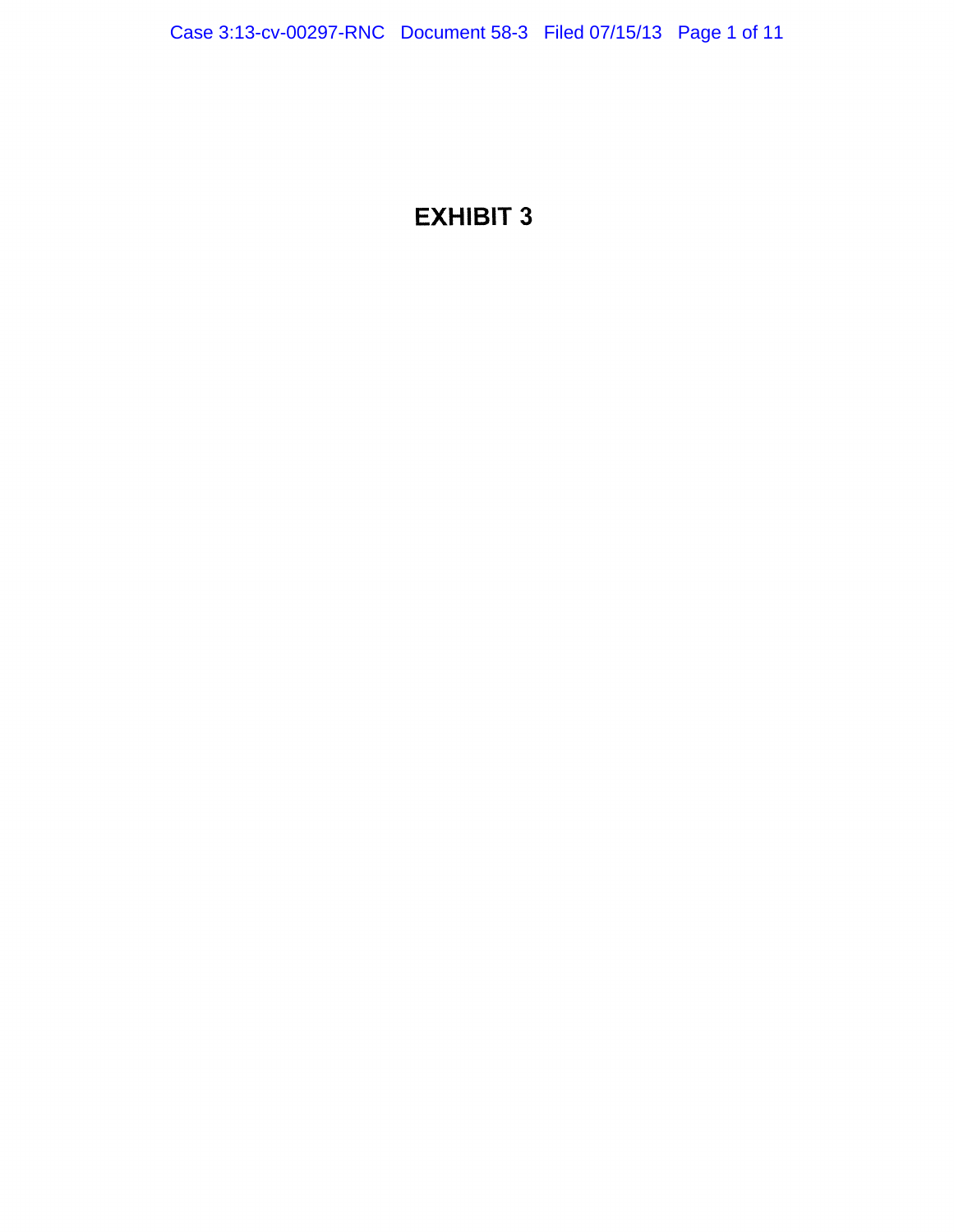From: "Heini Wellmann" <heini@hmwellmann.ch> Date: 24 January 2012 11:15:00 PM AEDT To: "'Farzad Rastegar'" <farbcal@hotmail.com>, "'Bill Crane'" <bill.crane@doryventures.com> Cc: "'Jeff Martin'" <jcm@laserinternational.org> **Subject: AW: AW: Argentina** 

Dear Farzad, dear Bill,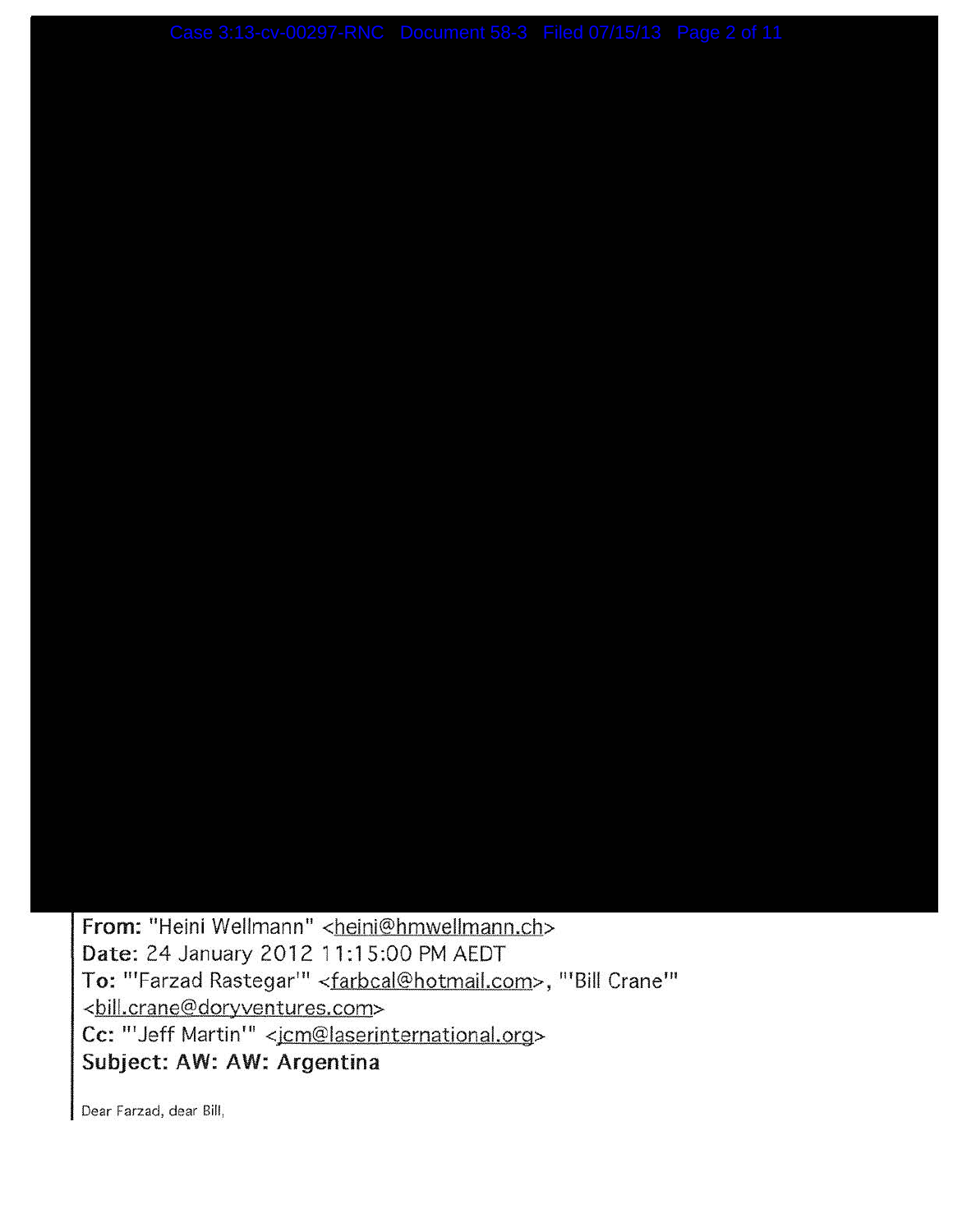Over 80% of the sailors at the 4.7 and Standard Junior Worlds in Buenos Aires require a charter boat in order to be able to participate due to the distance from their home country.

Since over two weeks I have been lining up at the doors of Mclaren to get a sponsorship, but I was told by Bill Crane that in order to be considered by Mclaren a form needs to be filled out and that Mclaren will send me the form. Unfortunately, I have not received anything and so the McLaren door remains closed.

Would you please be so kind to tell us what ILCA should do in this case. We will make every effort to follow your advice as rapidly as possible.

I am equally sorry that I could not participate in your phone call with Jeff Martin, but I was neither made aware of this call beforehand nor of your wish that I participate. I am still available anytime to discuss this matter with you over the phone; please let me know your wishes.

With best regards

Heini Wellmann President International Laser Class Association (ILCA) e-mail: heini@hmwellmann.ch <mailto:heini@hmwellmann.ch> tel horne +41-44-980 45 71 tel mobile +41-79-691 56 21

Von: Farzad Rastegar [mailto:farbcal@hotmail.com] **Gesendet:** Dienstag, 24. Januar 2012 02:09 An: Heini Wellmann; 'Bill Crane' **Cc:** Jeff Martin **Betreff:** RE: AW: Argentina

Dear Heini,

I find this exchange incredibly unfortunate. In a sense, it is also offensive. I do believe that you seeking a sponsorship is confused with you demanding financial support. The attitude, the form and the substance are all regrettable. It is equally unfortunate that you were not disposed to participate in the long telephone conversation with Jeff Martin on this topic. Let me just remind you for the avoidance of doubt: any attempts to violate LP or any group intellectual property by way of any scheme that ILCA or its agents would devise would be vigorously defended and anyone who perpetrates any initiative to violate our rights would be equally challenged. I hope this is very clear and unlike your message, there are no veiled threats in there.

This all surreal. If I were you, I would be lining up behind the doors of Maclaren to get a sponsorship rather than embark on threats and demands.

Be guided accordingly. Respectfully Farzad

E·MAil.. DISCLAIMER: The information in this e·rnail is confidential and may be legally privileged. It is intended solely for the addressee. Access to this e-mail by anyone else is unauthorized. If you are not the intended recipient, any disclosure, copying, distribution or any action taken or omitted to be taken in reliance on it, is prohibited and may be unlawful. We have taken steps to ensure that this message is free from computer viruses; however, in accordance with good computing practice, the recipient is responsible for ensuring that it is actually virus-free before opening it.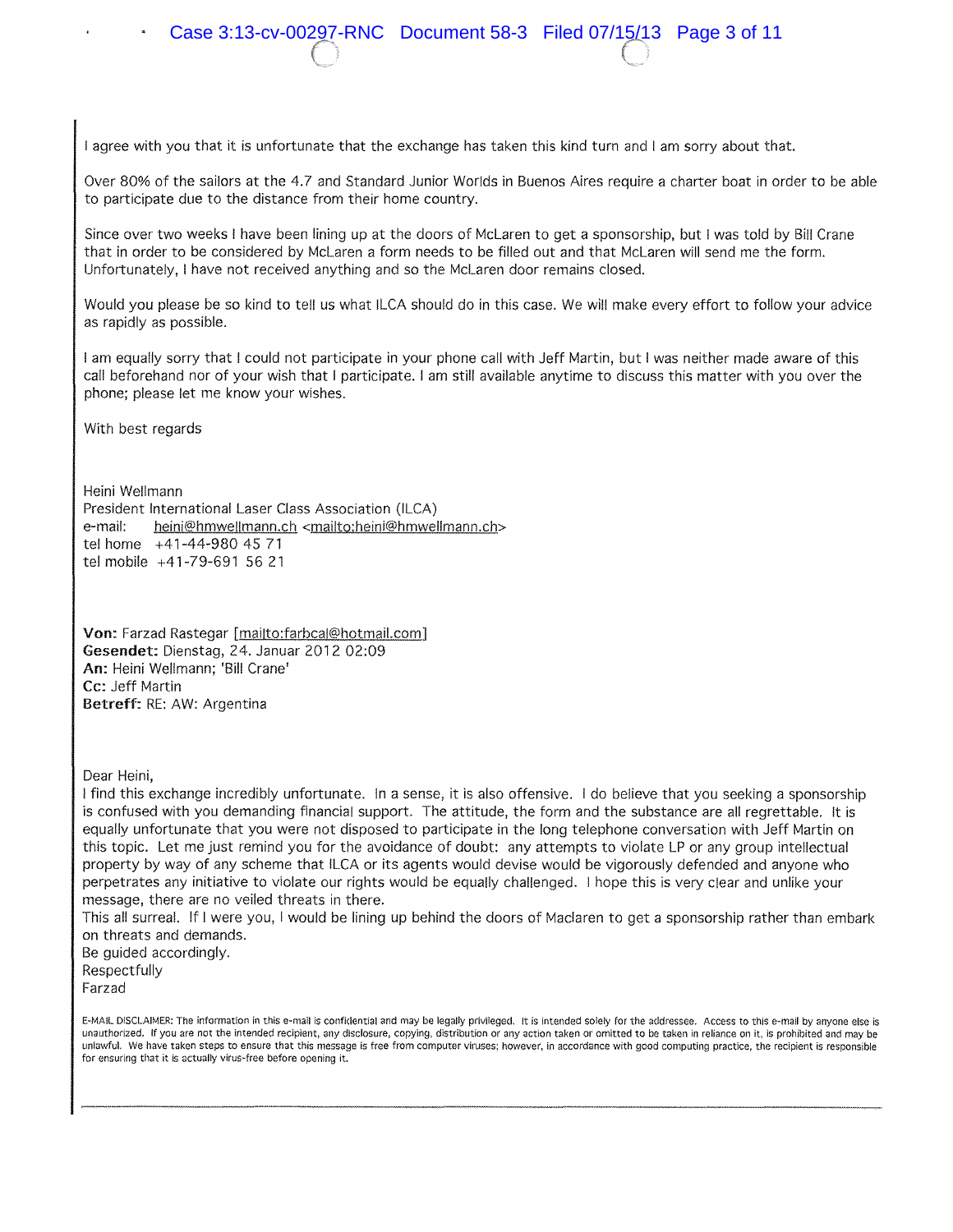From: heini@hmwellmann.ch <mailto:heini@hmwellmann.ch>

To: Bill.Crane@DoryVentures.com <mailto:Bill.Crane@DoryVentures.com>

CC: lcm@laserinternationa!.org <mailto: jcm@laserinternationa!.org> ; cpalombo@palombohnos.com.ar

<mailto:cpalombo@palombohnos.com.ar> ; mors@yca.org.ar <mailto:mors@yca.org.ar> ; marcel@bacque.ch

<mailto:marcel@bacque.ch> ; farbcal@hotmail.com <mailto:farbcal@hotmail.com>

Subject: AW: Argentina

Date: Mon, 23 Jan 2012 23:22:45 +01 00

Dear Bill,

You misunderstood.

We do not want to cancel the championships and we do not want file claims against Laser Performance, but we might be forced to do so if no decisive actions are taken during the next few days.

Here is our situation:

After your written assurance as of June 24 2011 that LP will sign the charter contracts for 100 charter boats (attached) we published the Notice of Race and opened both Championships for applications.

From that moment on ILCA tried to have the agreement with LP for the provision of the charter boats signed as promised - with no success. On January 11 I received a letter from Farzad Rastegar announcing a multimillion dollar sponsorship program by McLaren for the next five years. I responded immediately (attached) and discussed the details over the phone with you in the same afternoon but we still have not received the application forms for the McLaren sponsorship.

In the Notice of Race (http://events.jaserinternational.org/incs/cnst/wrtbl/sites/66/W12-L47-NoR-Final.pdf <http://events.laserinternational.org/incs/cnst/wrtbl/sites/66/W12-L47-NoR-Final.pdf> ) it is stated that by tomorrow January 24 we will offer places (with and without charter boats). We will have to inform all applicants tomorrow that "Due to some administrative difficulties with the provision of charter boats we have to delay the place offer until Tuesday January 31. Please delay any final arrangements for travel and lodging until you have received and accepted a place offer as well as paid the entry fee and/or charter fee."

Therefore the McLaren sponsorship agreement (including the provision of 100 charter boats by LP at the ILCA standard conditions) need to be signed by Monday January 30th the latest, which means that we require to receive the form by Thursday January 26 the latest. We will do our best efforts to send it back by Friday January 27 so that Mclaren/LP can respond until January 30.

If the above deadlines for the sponsorship agreement cannot be met we require a written statement by Farzad Rastegar that the charter boats will be provided by LP under the umbrella of a McLaren sponsorship agreement.

In the absence of an agreement or a written statement by Farzad Rastegar by January 30, ILCA has two options:

a) Consider other options for the provision of charter boats – as you suggest.

b) Cancel the two championships.

We will choose the one which is in the best interest of our members

Regards

Heini Wellmann President International Laser Class Association (ILCA) e-mail: heini@hmwellmann.ch <mailto:heini@hmwellmann.ch> tel horne +41-44-980 45 71 tel mobile +41-79-691 56 21

Von: Bill Crane [mailto:Bill.Crane@DoryVentures.com] **Gesendet: Montag, 23. Januar 2012 19:47 An:** Heini Wellrnann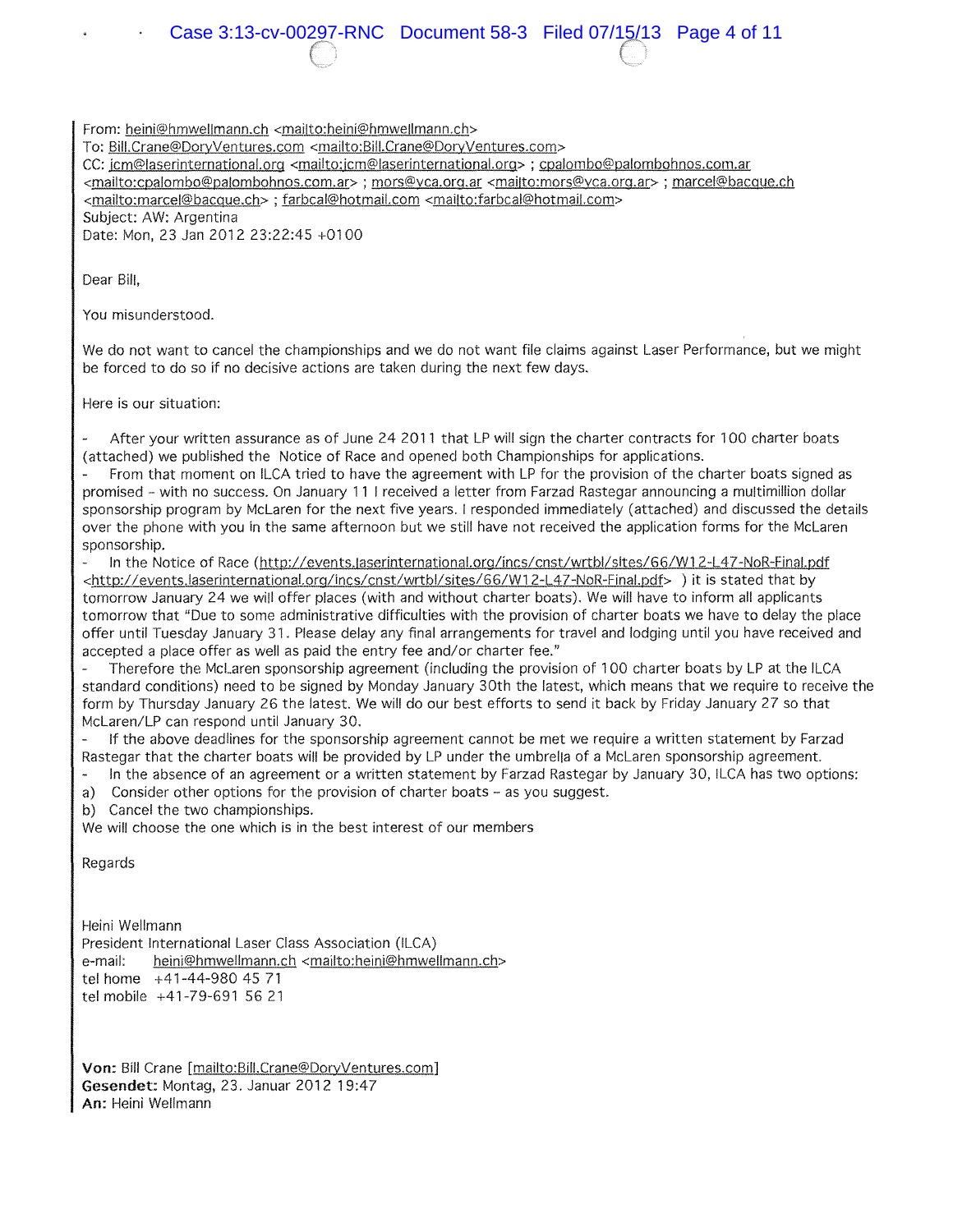Betreff: Argentina

Dear Heini,

I just listened to a message from you on my mobile telephone. I am sorry that I missed your call.

Maclaren Is working diligently on the finalization of the sponsorship application. We will send it along to you as soon as it has been completed. As I have told you, I do not personally have any authority within the Maclaren organization as I am not employed by this company. I do however have a strong degree of influence in regard to expediting the sponsorship process as a representative of LaserPerformance, and as I have explained will do my utmost to move any and all ILCA applications along once they have been completed and returned.

If you cannot wait for Maclaren's application, and you think it appropriate to cancel the Argentina events, that is your prerogative. If the class wishes to file claims against LaserPerformance in regard to regatta expenses incurred in respect of the Argentina events, that is also your prerogative. In my last e-mail to you I definitively told you that you should not rely on a guaranteed fleet of boats arriving in Argentina from LaserPerformance for these events. That the class has failed to consider other options cannot be considered to be a failing of LaserPerformance. I might point out that we as a company supplied boats to events last year, only to sign the event contracts after the events were over. This year, a notice of race was published without a contract being put into place. I suggest that you should really consider the professionalism of your own office before questioning ours.

Both Maclaren and LaserPerformance are working diligently to provide the means for sailors to enjoy events on a global basis. We will continue to so.

Sincerely,

Bill Crane

DISCLAIMER: The information in this e-mail is confidential and may be legally privileged. It is intended solely for the addressee and any access to this email by anyone other than the addressee is unauthorized. If you are not the intended recipient, any disclosure, copying, distribution or any action taken or omitted to be taken in reliance on it, is prohibited and may be unlawful. We have taken steps to ensure that this message is free from computer viruses; however, in accordance with good computing practice, the recipient is responsible for ensuring that it is actually virusfree before opening it.

--Forwarded Message Attachment--

From: wscrane@gmail.com <mailto:wscrane@gmail.com>

To: heini@hmwellmann.ch <mailto:heini@hmwellmann.ch> ; mors@yca.org.ar <mailto:mors@yca.org.ar> ;

marcel@bacque.ch <mailto:marcel@bacque.ch> ; carlosf@itmchannelmarketing.com

<mailto:carlosf@itmchannelmarketing.com>

CC: jcm@laserinternational.org <mailto:jcm@laserinternational.org> ; zac@laserinternational.org

<mailto:zac@laserinternational.org> ; tom.rosoman@laserperformance.com.hk

<mailto:tom.rosoman@laserperformance.com.hk> ; office@laserinternational.org <mailto:office@laserinternational.org> ;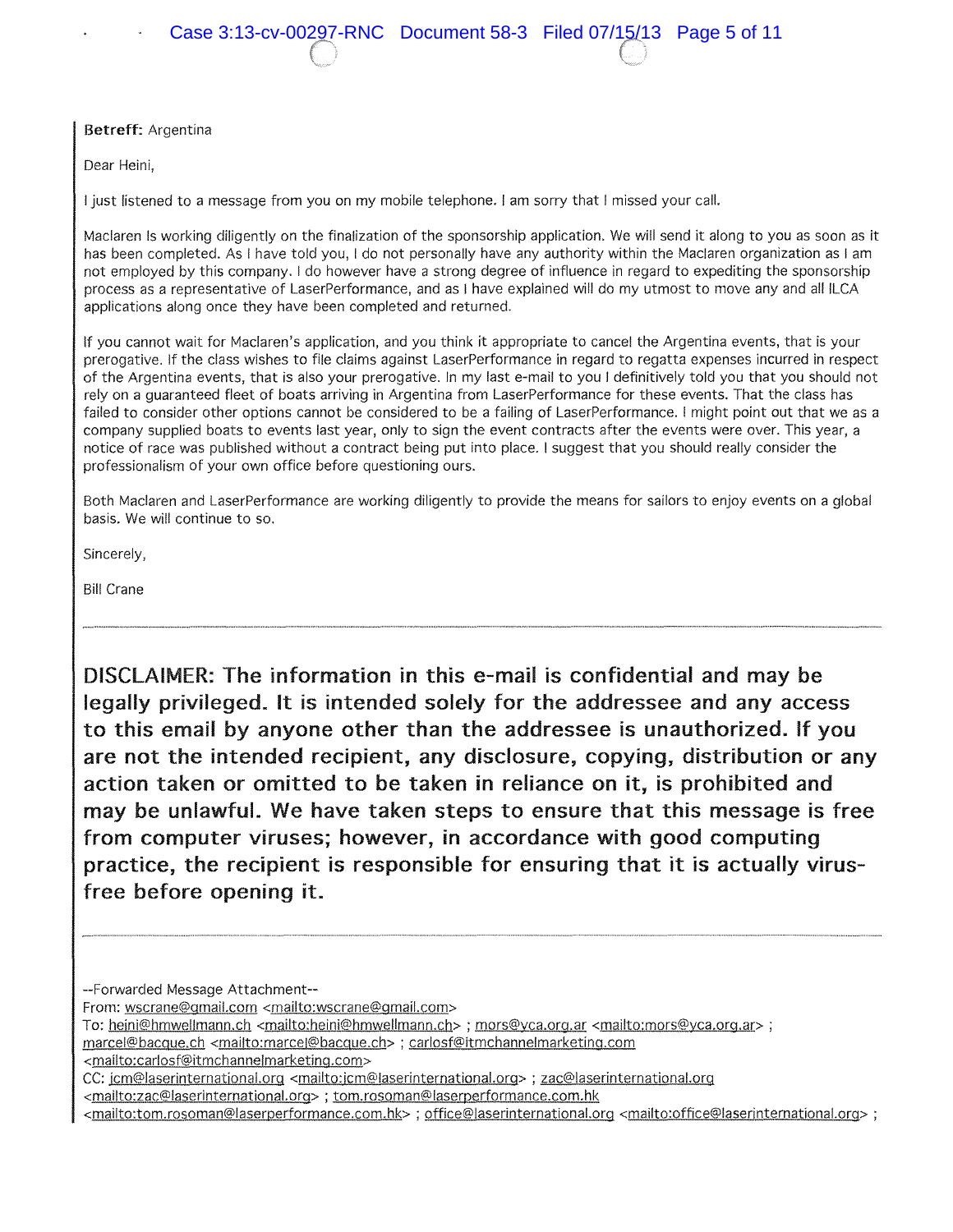cpalombo@palombohnos.com.ar <mailto:cpalombo@palombohnos.com.ar> Subject: RE: Charter boats for the 2012 Laser Standard Junior World Championship and the 2012 Laser 4.7 Youth World Championship Date: Fri, 24 Jun 2011 16:11:52 +0100

Dear Heini,

LP is in total agreement with your e-mail. Please send the documents to me and I will sign them accordingly.

Best,

Bill

**From:** Heini Wellrnann [rnailto:heini@hrnwellmann.ch] **Sent:** Thursday, June 23,2011 10:41 AM **To:** Crane, Bill; 'Freya Mors- YCA'; 'Marcel Bacque'; Fanucchi, Carlos Edua **Cc:** Martin, Jeff; Hillier, Zac ; tom.rosoman@laserperformance.com.hk <mailto:tom.rosoman@laserperformance.com.hk> ; ILCA International Laser Class Association; Palombo, Carlos Subject: AW: Charter boats for the 2012 Laser Standard Junior World Championship and the 2012 Laser 4.7 Youth World Championship

Dear Bill, dear all,

A) For Bill Crane and Tom Rosoman

This is to confirm that LP will provide 100 charter boats for this event. Thank you very much. After checking back with Zac Hillier, this number is considered sufficient for the expected participation from sailors needing a charter boat.

B) For Carlos Fanucchi, Marcel Bacqué and Freya Mors:

Could you please send to Zac Hillier your best estimate for the participation by sailors from Argentina and neighbouring countries, which will not reguire (and not get as a first priority) a charter boat?

Would you please give separate figures for the

- 2012 Laser Standard Junior World Championship and the
- 2012 Laser 4.7 Youth World Championship

These figures are required for the establishment of the contract between ILCA and the organising club, Yacht Club Argentino.

C) For all:

The following dates are confirmed:

2012 Laser 4.7 Youth World Championship:

- Measurement and accreditations: 31st March 1st April
- Races: 2nd, 3rd, 4th, 5th, 6th April

2012 Laser Standard Junior World Championship:

- Measurement and accreditations: 8th,9th April
- Races: 1Oth, 11th, 12th, 13th, 14th April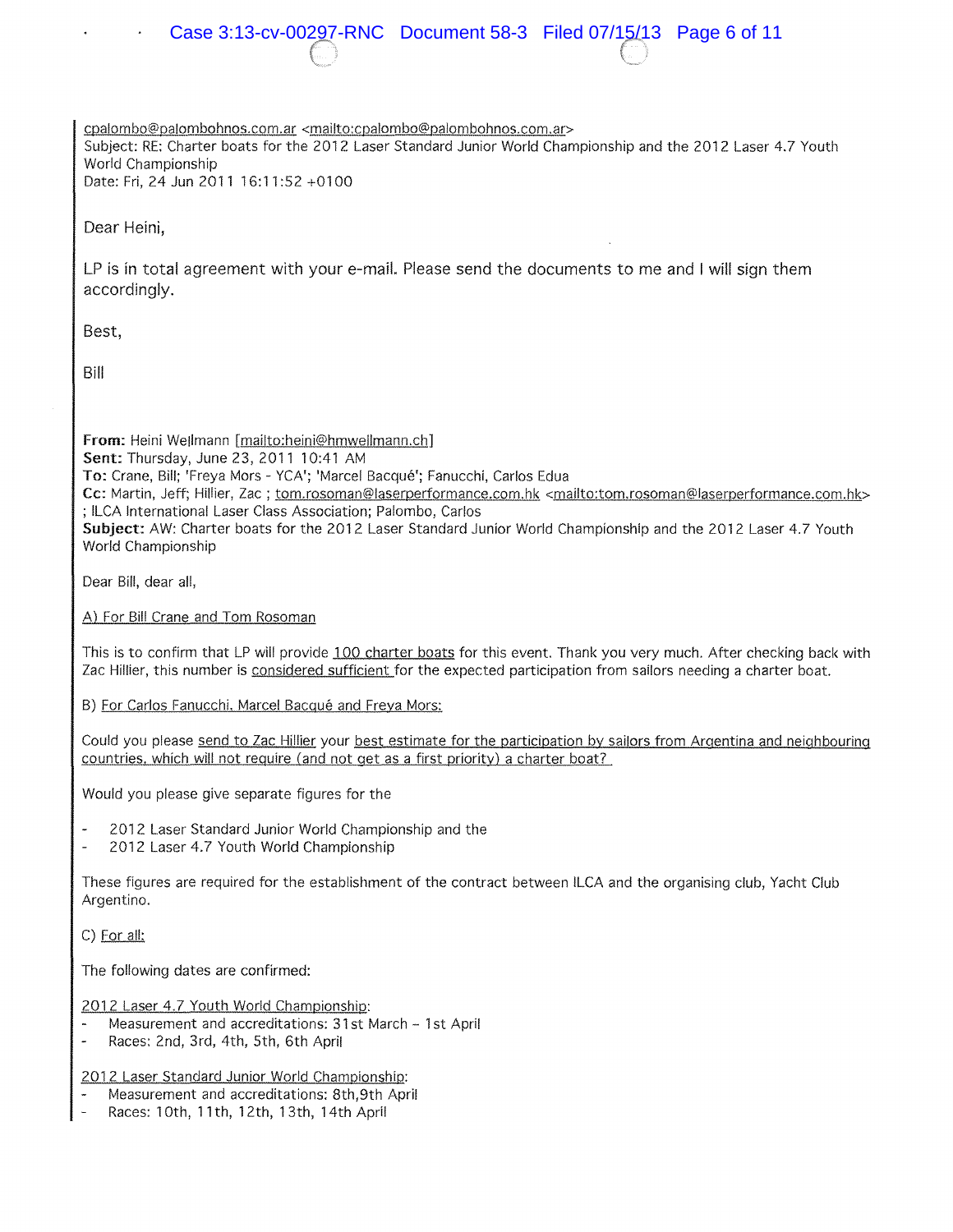## D) For Zac Hillier:

Zac will establish the charter contract and send it to LP.

As soon Zac will have received the participation number for sailors without a charter boat he will establish the contract with the organising club, Yacht Club Argentino and send it to Carlos, Freya and Marcel.

As soon there is agreement on the charter and organisation contracts, the Notice of Race will be established.

Thanks to everybody for his help and efforts. With best regards.

Heini Wellmann President International Laser Class Association (ILCA) e-mail: heini@hmwellmann.ch <mailto:heini@hmwellmann.ch> tel home +41-44-980 45 71 tel mobile +41-79-691 56 21

**Von:** Heini Wellmann [mailto:heini@hmwellmann.ch]

**Gesendet:** Dienstag, 21. Juni 2011 18:02

An: Crane, Bill (wscrane@gmail.com <mailto:wscrane@gmail.com>)

Cc: Martin, Jeff (jcm@laserinternational.org <mailto: jcm@laserinternational.org> ); Palombo, Carlos (cpalombo@Qalombohnos.com.ar <mailto:cQalombo@Qalombohnos.cQm.ar> ); Fanucchi, Carlos Eduardo

(carlosf@itmchannelmarketing.com <mailto:carlosf@itmchannelmarketing.com>); Hillier, Zac (zac@laserinternational.org <mailto:zac@laserinternational.org>); 'Marcel Bacqué'; 'Freya Mors - YCA'; Rosoman, Tom (

tom.rosoman@laserperformance.com.hk <mailto:tom.rosoman@laserperformance.com.hk>)

**Betreff:** Charter boats for the 2012 Laser Standard Junior World Championship and the 2012 Laser 4. 7 Youth World Championship

Dear Bill,

On Wednesday June 8th 2011 I sent you the e-mail below.

I understand from Zac Hillier that there was an informal communication with Tom Rosoman on this subject and that Tom confirmed to Zac that Easter time (Saturday 31st of March thru Saturday 14th of April 2012) was possible and the preferred timing for the charter boats.

Since we are rather short in time, could you please confirm by return mail that this is correct and that we can go ahead with the publication of dates and venue, then establish and agree on the charter contract and on the contract with the organising club and finally publish the NOR?

Thanks and regards

Heini Wellmann President International Laser Class Association (ILCA) e-mail: heini@hmwellmann.ch <mailto:heini@hmwellmann.ch> tel home +41-44-980 45 71 tel mobile +41-79-691 56 21

**Von:** Heini Wellmann [mailto:heini@hmwellmann.ch] **Gesendet:** Mittwoch, 8. Juni 2011 19:00 An: Crane, Bill (wscrane@gmail.com <mailto:wscrane@gmail.com>) Cc: Martin, Jeff (jcm@laserinternational.org <mailto:jcm@laserinternational.org> ); Palombo, Carlos (cpalombo@palombohnos.com.ar <mailto:cpalombo@palombohnos.com.ar> ); Fanucchi, Carlos Eduardo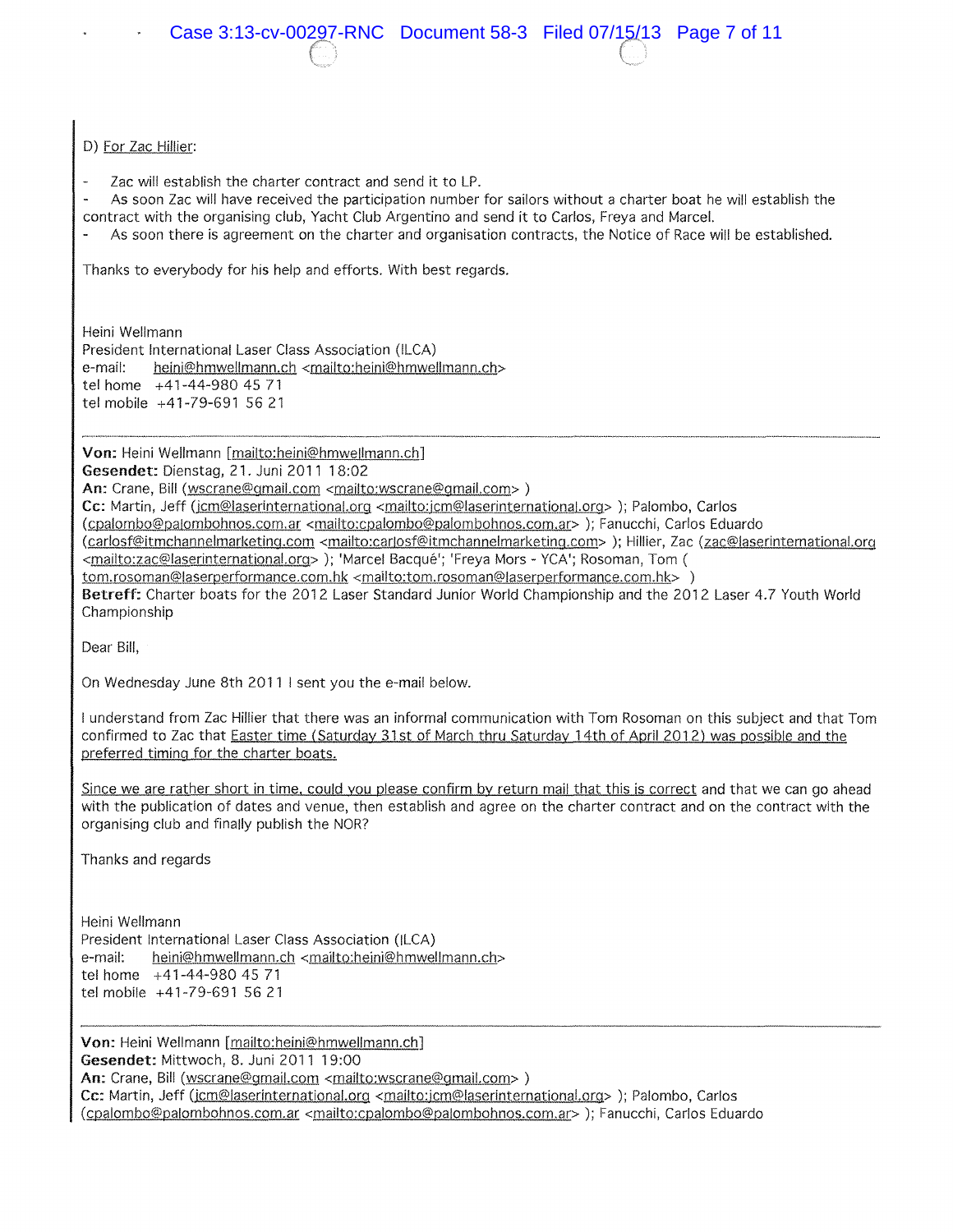(carlosf@itmchannelmarketing.com <mailto:carlosf@itmchannelmarketing.com> ); Hillier, Zac (zac@laserinternational.org <mailto:zac@laserinternational.org> )

**Betreff:** WG: Laser Youth World Championship

Dear Bill,

This is to confirm our telephone conversation.

Since we are far too late for the Christmas time to have a decent participation, could you please check with Tom Rosoman whether

Easter time:

Saturday 31st of March thru Saturday 14th of April 2012.

4.7:

- Measurement and accreditations: 31st March 1st April
- Races: 2nd, 3rd, 4th, 5th, 6th April

Standard:

- Measurement and accreditations: 8th,9th April
- Races: 1Oth, 11th, 12th, 13th, 14th April  $\overline{a}$

could work with the charter boats?

Thanks and regards

Heini Wellmann President International Laser Class Association (ILCA) e-mail: heini@hmwellmann.ch <mailto:heini@hmwellmann.ch> tel home +41-44-980 45 71 tel mobile +41-79-691 56 21

**Von:** Freya Mors - Yacht Club Argentino [mailto:mors@yca.org.ar] **Gesendet:** Dienstag, 7. Juni 2011 20:20 An: heini@hmwellmann.ch <mailto:heini@hmwellmann.ch> ; 'Jeff Martin' **Cc:** 'Carlos Palombo'; 'Marcel Bacque' **Betreff:** Laser Youth World Championship

Mr. Heini Wellmann President International Laser Class Association (ILCA)

Dear Sir,

The Yacht Club Argentino was chosen to be the venue of the Standard and 4.7 Junior Worlds 2012.

As you would imagine, we were really happy about being the responsible of organizing such an important event.

We tried several times to get in touch with the ILCA Office to have definitions on the dates but unfortunately we did not have a formal replyabout the questions regarding the organization.

The dates we previously look forward to do the event were on December 2011 and January 2012, as we did not get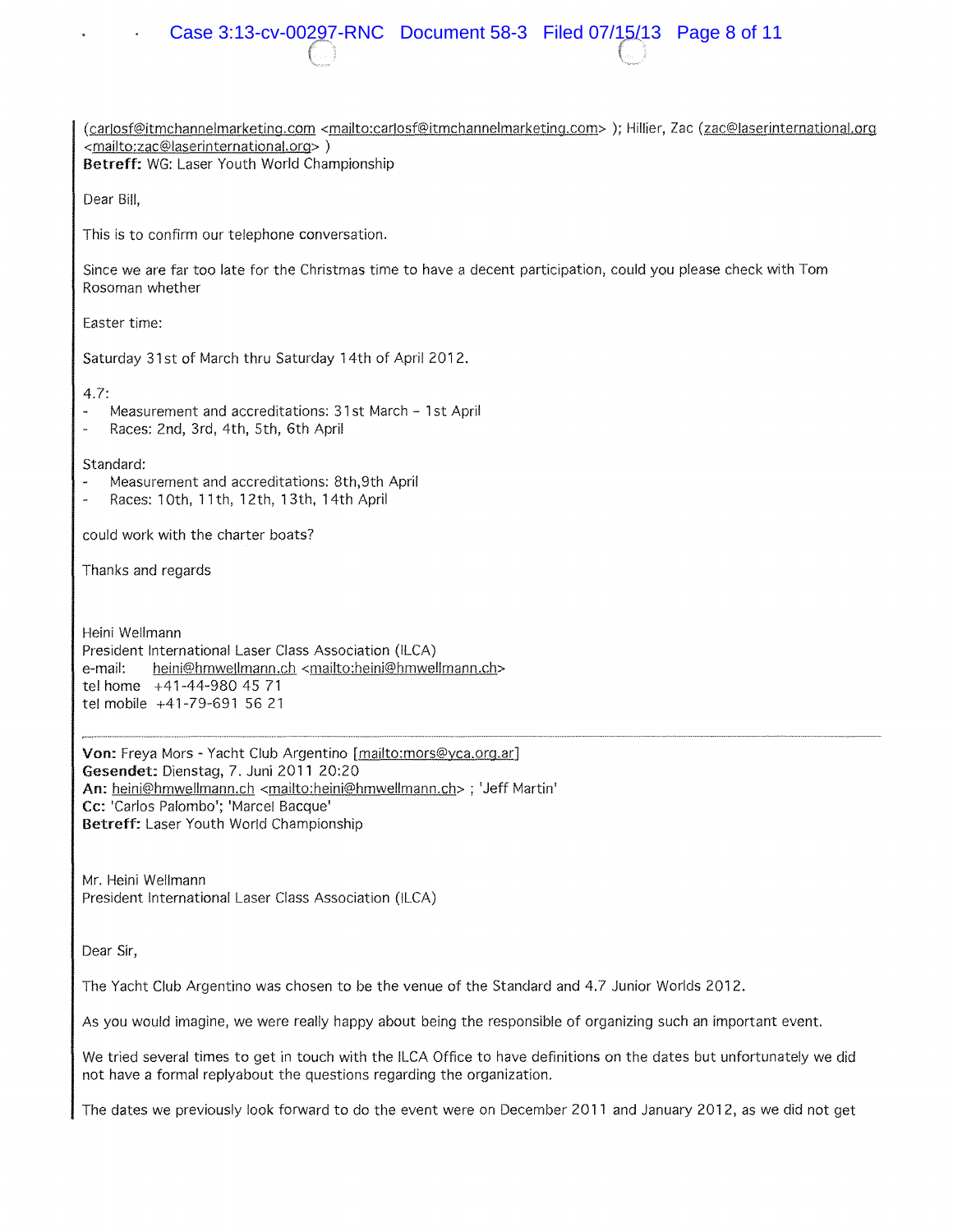

any answer we propose these two dates to do the championship properly;

Easter time:

Saturday 31st of March thru Saturday 14th of April 2012.

4.7:

- Measurement and accreditations: 31 st March 1 st April
- $\overline{a}$ Races: 2nd, 3rd, 4th, 5th, 6th April

### Standard:

- Measurement and accreditations: 8th,9th April
- Races: 1Oth, 11th, 12th, 13th, 14th April  $\overline{a}$

Christmas time:

Thursday 27th of December 2012 thru Saturday 11th of January 2013.

4.7:

- Measurement and accreditations: 27th, 28th December
- Races: 29th, 30th, 31st December, 2nd, 3rd, January

### **Standard**

- Measurement and accreditations: 5th, 6th January
- Races: 7th, 8th, 9th, 1Oth, 11th January

We asume that you will pick the date accordingly to the best time for chartering boats.

We will be waiting for your comments on this matter.

Kindest regards

Juan V. Tedin Secretary Hon<sup>o</sup> Yacht Club Argentino

--Forwarded Message Attachment-- From: heini@hmwellmann.ch <mailto:heini@hmwellmann.ch> To: Bill.Crane@DoryVentures.com <mailto:Bill.Crane@DoryVentures.com> ; farbcal@hotmail.com <mailto:farbcal@hotmail.com> CC: jcm@laserinternational.org <mailto:jcm@laserinternational.org> Subject: AW: Me Laren sponsorship Date: Wed, 11 Jan 2012 08:56:19 +0100

Dear Farzad, dear Bill,

Getting up this morning I saw your exiting proposal regarding the Mclaren sponsorship. Thank you very much. This is really good news.

Since I have private commitment this morning I will only be able to study it in detail this afternoon.

I will give a call to Bill 1230 California time and I am sure we will find a mutually satisfactory arrangement for Argentina.

Again many thanks and with best regards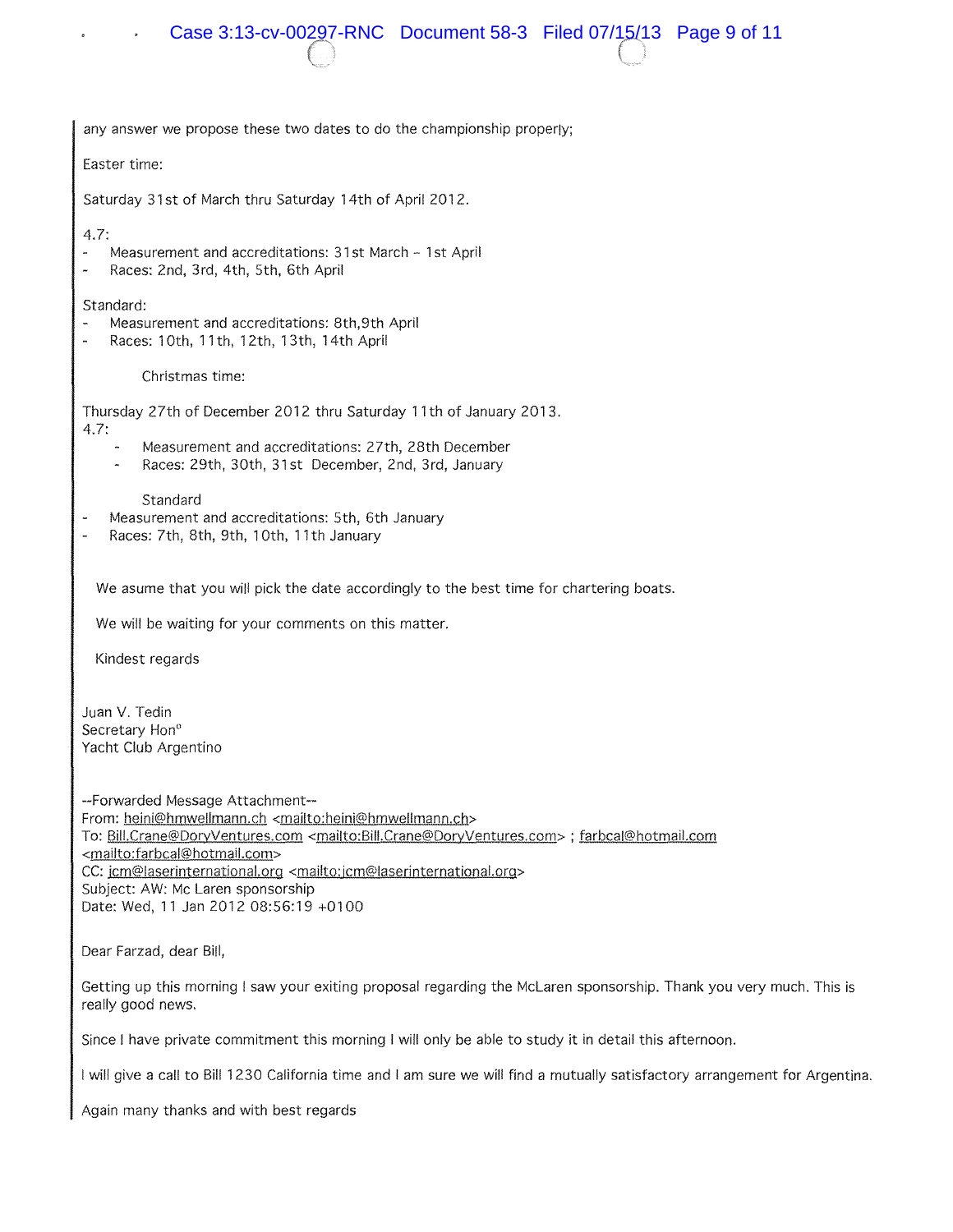Case 3:13-cv-00297-RNC Document 58-3 Filed 07/15/13 Page 10 of 11

Heini Wellmann President International Laser Class Association (ILCA) e-mail: heini@hmwellmann.ch <mailto:heini@hmwellmann.ch> tel home +41-44-980 45 71 tel mobile +41-79-691 56 21

Von: Bill Crane [mailto: Bill.Crane@DoryVentures.com] Gesendet: Mittwoch, 11. Januar 2012 02:19 An: Heini Wellmann Cc: jcm@laserinternational.org <mailto:jcm@laserinternational.org> Betreff: FW:

Dear Heini,

Please find attached a document from Farzad to you. It expresses LP and Maclaren's very exciting plans for our involvement in dinghy racing, sailing events and sailing sponsorships on a global level. Please take your time and read Farzad's letter carefully as it is very specific in regard to the roles of LP and Maclaren. If you wish to discuss the letter, and the program described within it, with me, please call me on my mobile +1 914 329 5047. I will be arriving in California at 12:30hrs US PST on Wednesday - I will be available for your call at that time, or thereafter.

Best regards,

Bill Crane

From: Farzad Rastegar Sent: Tuesday, January 10, 2012 7:43 PM To: Bill Crane Subject:

Dear Bill, Can you send this on to Heini please since I am running to a dinner. With thanks, Farzad

E-MAIL DISCLAIMER: The information in this e-mail is confidential and may be legally privileged. It is intended solely for the addressee. Access to this e-mail by anyone else is unauthorized. If you are not the intended recipient, any disclosure, copying, distribution or any action taken or omitted to be taken in reliance on it, is prohibited and may be unlawful. We have taken steps to ensure that this message is free from computer viruses; however, in accordance with good computing practice, the recipient is responsible for ensuring that it is actually virus-free before opening it.

DISCLAIMER: The information in this e-mail is confidential and may be legally privileged. It is intended solely for the addressee and any access to this email by anyone other than the addressee is unauthorized. If you are not the intended recipient, any disclosure, copying, distribution or any action taken or omitted to be taken in reliance on it, is prohibited and